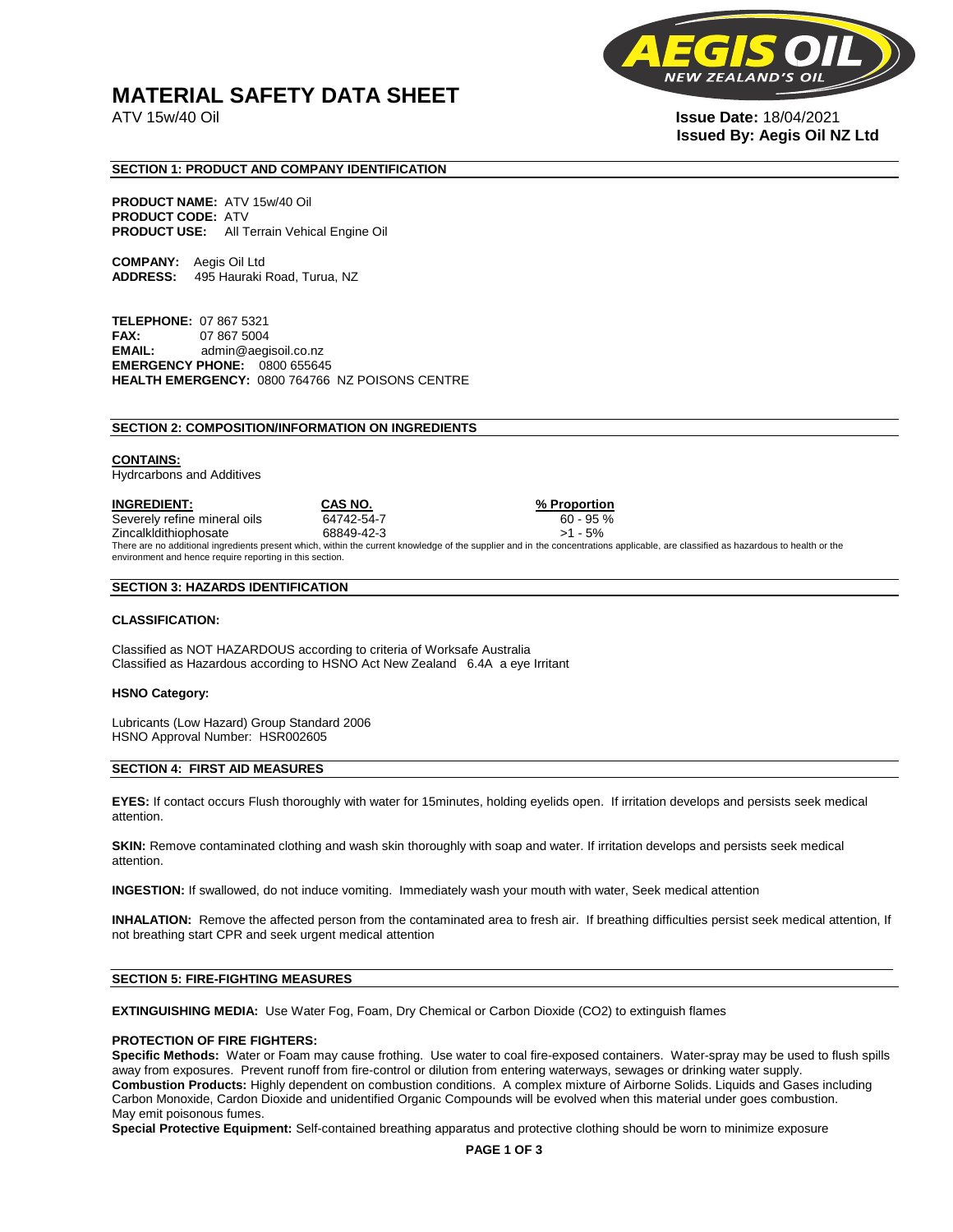# **MATERIAL SAFETY DATA SHEET**



ATV 15w/40 Oil **Issue Date:** 18/04/2021 **Issued By: Aegis Oil NZ Ltd** 

# **SECTION 6: ACCIDENTAL RELEASE MEASURES**

**SPILL MANAGEMENT:** Eliminate all sources of ignition in the vicinity of the spilled material. Stop the leak if safe to do so. Contain and absorb with suitable absorbent material. Collect material and place into a suitably sealed and labeled container – Dispose of in the manner consistent with applicable regulations. Observe precautions in Exposure Controls/Personal Protection. Avoid breathing vapours and contact to the skin and eyes

**NOTIFICATION PROCEDURES:** Report spills as required to appropriate authorities Local Environment, Health Officer, Area Water Authority and or Fire Brigade/Police

#### **SECTION 7: HANDLING AND STORAGE**

**PRECAUTIONARY MEASURE:** Keep out of the reach of children

**GENERAL HANDLING:** Avoid contamination of the soil or releasing this material into sewage and drainage systems and bodies of water **STOREAGE:** Do not store in open or unlabeled containers. Store in a well ventilated place away from ignition sources, Strong Oxidizing Agents, Food Stuffs and Clothing. Keep closed when not in use or empty

**OTHER PRECAUTIONS:** Misuse of empty containers can be hazardous. Do not cut, weld, heat or drill. Do not pressurize or expose to open flame or heat. Keep closed when not in use or empty. Dispose of in the correct manner

# **SECTION 8: EXPOSURE CONTROLS/PERSONAL PROTECTION**

#### **ENGINEERING CONTROLS:** Use in a well ventilated area

**VENTILATION:** Natural ventilation should be sufficient**,** however where vapours or mists are generated the use of a local exhaust system is recommended.

**RESPIRATORY PROTECTION:** No respiratory protection is normally required. Where ventilation is inadequate and vapours and/or mists are generated the use of an approved respirator with organic vapour/particulate filter complying AS/NZ1715 and AS/NZS 1716 is recommended. **EYE PROTECTION:** Avoid contact with eyes. Normal industrial eye protection practices should be employed

**SKIN PROTECTION:** No special protective clothing is required. Wear Gloves of impervious material if handling material for prolonged periods and chemical resistant Apron where clothing is likely to be contaminated is recommended.

**WORK HYGIENIC PRACTICES:** Good Personal hygiene practices should be followed

# **EXPOSURE GUIDELINES:**

| <b>Component</b> | <b>Country.Agency</b> | <b>TWA</b>          | <b>STEL</b>    | Ceilina | <b>Notation</b>          |
|------------------|-----------------------|---------------------|----------------|---------|--------------------------|
|                  |                       |                     |                |         |                          |
| Oil Mist         | New Zealand           | 5 <sub>mq</sub> /m3 | $10$ mg/m $3-$ |         | $\overline{\phantom{a}}$ |

Consult local authorities for the appropriate values

# **SECTION 9: PHYSICAL AND CHEMICAL PROPERTIES**

**Attention: The data below are typical values and do not constitute a specification** 

**COLOUR:** Amber **ODOUR:** Mild Mineral Oil Odour **ODOUR THRESHOLD:** Not Establish **PHYSICAL STATE:** Liquid **BOILING POINT:** >220 ºC **SOLUBILITY:** Insoluble **SPECIFIC GRAVITY:** Typically 0.865g/mL **VAPOUR PRESSURE:** Expected to be <0.0005 kPa @ 20 ºC **VAPOUR DENSITY:** >2.0 **KINEMATIC VISCOSITY:** Typically 15 cSt @ 100 ºC **FREEZING POINT: Not Establish FLASH POINT:** > 200 ºC **FLAMMABILITY:** Not Establish